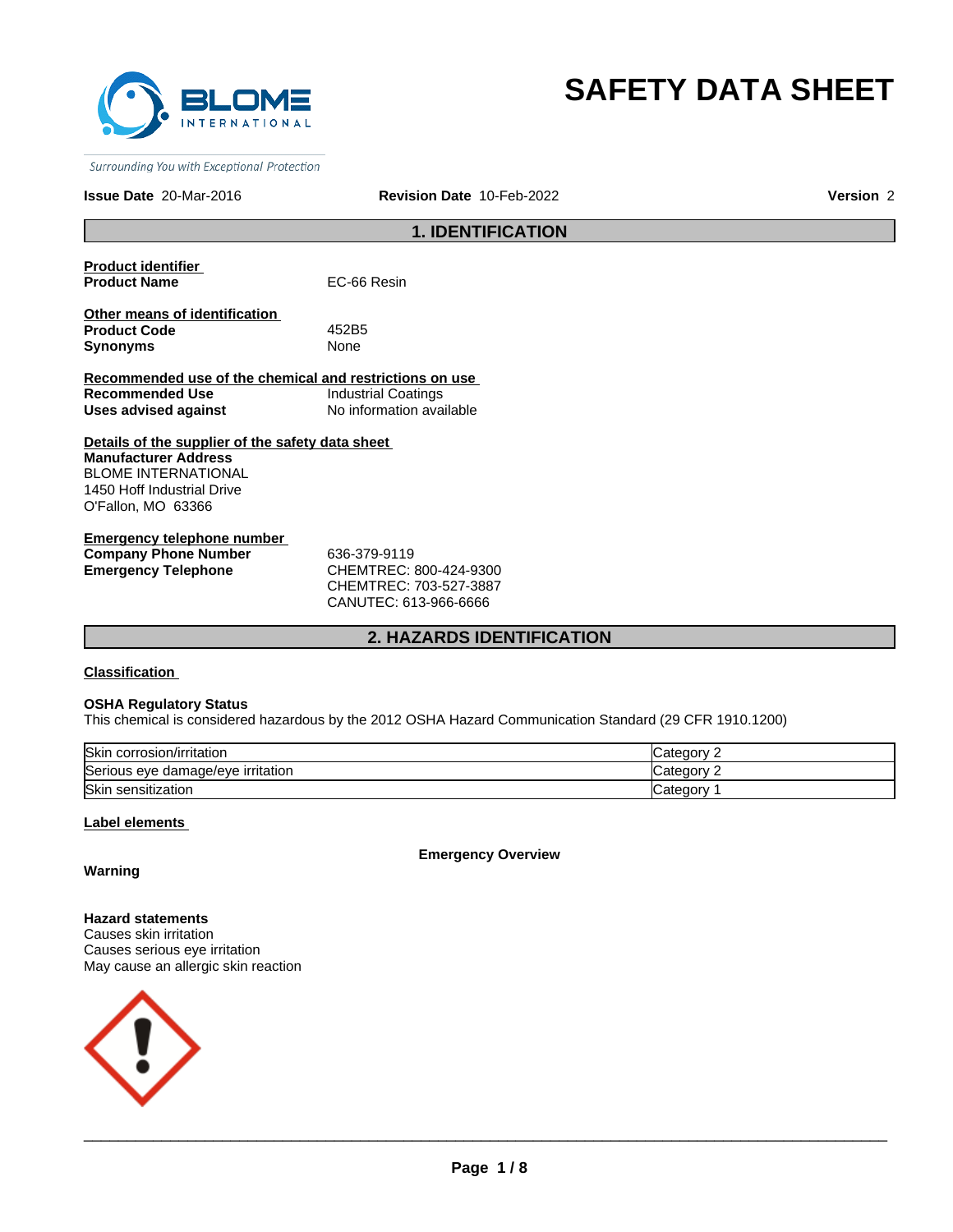**Appearance** viscous **Physical state** liquid **Odor** Slight

 $\overline{\phantom{a}}$  ,  $\overline{\phantom{a}}$  ,  $\overline{\phantom{a}}$  ,  $\overline{\phantom{a}}$  ,  $\overline{\phantom{a}}$  ,  $\overline{\phantom{a}}$  ,  $\overline{\phantom{a}}$  ,  $\overline{\phantom{a}}$  ,  $\overline{\phantom{a}}$  ,  $\overline{\phantom{a}}$  ,  $\overline{\phantom{a}}$  ,  $\overline{\phantom{a}}$  ,  $\overline{\phantom{a}}$  ,  $\overline{\phantom{a}}$  ,  $\overline{\phantom{a}}$  ,  $\overline{\phantom{a}}$ 

**Precautionary Statements - Prevention**

Wash face, hands and any exposed skin thoroughly after handling Wear protective gloves/protective clothing/eye protection/face protection Avoid breathing dust/fume/gas/mist/vapors/spray Contaminated work clothing should not be allowed out of the workplace

#### **Precautionary Statements - Response**

Specific treatment (see .? on this label) IF IN EYES: Rinse cautiously with water for several minutes. Remove contact lenses, if present and easy to do. Continue rinsing If eye irritation persists: Get medical advice/attention IF ON SKIN: Wash with plenty of soap and water Take off contaminated clothing and wash before reuse If skin irritation or rash occurs: Get medical advice/attention

#### **Precautionary Statements - Disposal**

Dispose of contents/container to an approved waste disposal plant

#### **Hazards not otherwise classified (HNOC)**

Not applicable

# **Other Information**

Toxic to aquatic life with long lasting effects.

#### **Unknown acute toxicity**

0% of the mixture consists of ingredient(s) of unknown toxicity

# **3. COMPOSITION/INFORMATION ON INGREDIENTS**

#### **Substance**

Not applicable

#### **Mixture**

| <b>Chemical Name</b>                      | <b>CAS No</b> | Weight-% |
|-------------------------------------------|---------------|----------|
| Bisphenol A-epichlorohydrin polymer *     | 25068-38-6    | 40 - 70  |
| Titanium dioxide *                        | 13463-67-7    | 7 - 13   |
| Hydrocarbon resins (non-hazardous) *      | Proprietary   | $5 - 10$ |
| Alkyl (C12-C14) Glycidyl Ether *          | 68609-97-2    | $5 - 10$ |
| Mica *                                    | 12001-26-2    | $5 - 10$ |
| Silica, amorphous, precipitated and gel * | 112926-00-8   | $1 - 5$  |

\*The exact percentage (concentration) of composition has been withheld as a trade secret.

# **4. FIRST AID MEASURES**

### **Description of first aid measures**

| <b>General advice</b> | If symptoms persist, call a physician. Do not breathe dust/fume/gas/mist/vapors/spray. Do<br>not get in eyes, on skin, or on clothing.                                                                                  |
|-----------------------|-------------------------------------------------------------------------------------------------------------------------------------------------------------------------------------------------------------------------|
| Eye contact           | Immediately flush with plenty of water. After initial flushing, remove any contact lenses and<br>continue flushing for at least 15 minutes. Keep eye wide open while rinsing. If symptoms<br>persist, call a physician. |
| <b>Skin contact</b>   | Wash off immediately with plenty of water for at least 15 minutes. Wash contaminated<br>clothing before reuse. If skin irritation persists, call a physician.                                                           |
| <b>Inhalation</b>     | Remove to fresh air. If symptoms persist, call a physician.                                                                                                                                                             |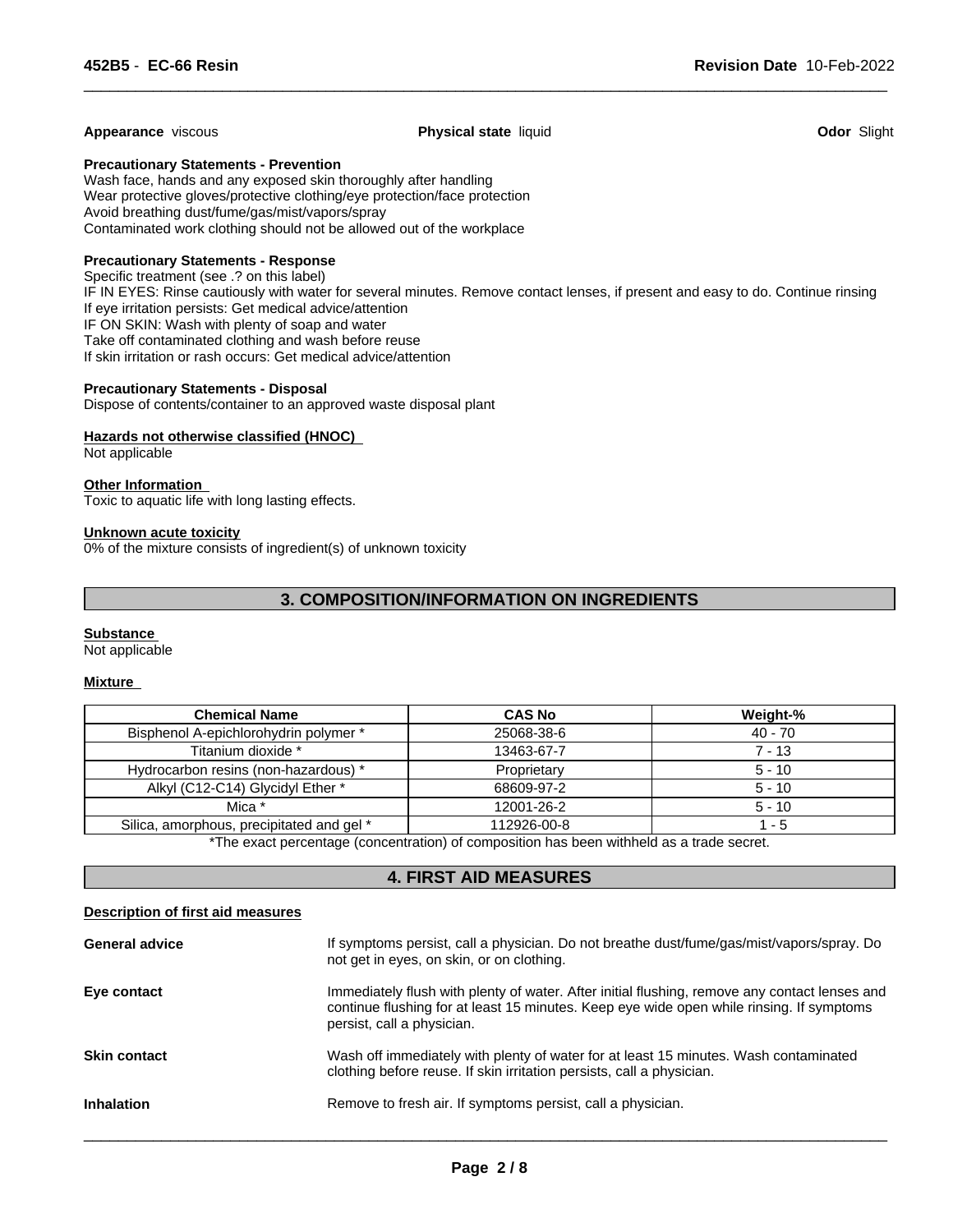| Ingestion                                                                  | Rinse mouth. Drink plenty of water. Do not induce vomiting without medical advice. Never<br>give anything by mouth to an unconscious person. Call a physician or poison control center<br>immediately. |  |  |
|----------------------------------------------------------------------------|--------------------------------------------------------------------------------------------------------------------------------------------------------------------------------------------------------|--|--|
| Self-protection of the first aider                                         | Use personal protective equipment as required.                                                                                                                                                         |  |  |
| Most important symptoms and effects, both acute and delayed                |                                                                                                                                                                                                        |  |  |
| <b>Symptoms</b>                                                            | May cause redness and tearing of the eyes. May cause skin irritation. Redness.                                                                                                                         |  |  |
| Indication of any immediate medical attention and special treatment needed |                                                                                                                                                                                                        |  |  |
| Note to physicians                                                         | May cause sensitization in susceptible persons. Treat symptomatically.                                                                                                                                 |  |  |

 $\overline{\phantom{a}}$  ,  $\overline{\phantom{a}}$  ,  $\overline{\phantom{a}}$  ,  $\overline{\phantom{a}}$  ,  $\overline{\phantom{a}}$  ,  $\overline{\phantom{a}}$  ,  $\overline{\phantom{a}}$  ,  $\overline{\phantom{a}}$  ,  $\overline{\phantom{a}}$  ,  $\overline{\phantom{a}}$  ,  $\overline{\phantom{a}}$  ,  $\overline{\phantom{a}}$  ,  $\overline{\phantom{a}}$  ,  $\overline{\phantom{a}}$  ,  $\overline{\phantom{a}}$  ,  $\overline{\phantom{a}}$ 

# **5. FIRE-FIGHTING MEASURES**

#### **Suitable extinguishing media**

Use extinguishing measures that are appropriate to local circumstances and the surrounding environment. Dry chemical, CO2, sand, earth, water spray or regular foam.

**Unsuitable extinguishing media** Do not use a solid water stream as it may scatter and spread fire.

#### **Specific hazards arising from the chemical**

In the event of fire and/or explosion do not breathe fumes. May cause sensitization in susceptible persons. Thermal decomposition can lead to release of irritating and toxic gases and vapors.

#### **Explosion data Sensitivity to Mechanical Impact** None. **Sensitivity to Static Discharge** None.

# **Protective equipment and precautions for firefighters**

As in any fire, wear self-contained breathing apparatus pressure-demand, MSHA/NIOSH (approved or equivalent) and full protective gear.

#### **Personal precautions, protective equipment and emergency procedures**

| Use personal protective equipment as required. Avoid contact with eyes and skin. Evacuate<br>personnel to safe areas. Keep people away from and upwind of spill/leak.                                                                                                |
|----------------------------------------------------------------------------------------------------------------------------------------------------------------------------------------------------------------------------------------------------------------------|
|                                                                                                                                                                                                                                                                      |
| Prevent entry into waterways, sewers, basements or confined areas. Do not flush into<br>surface water or sanitary sewer system. Prevent further leakage or spillage if safe to do so.<br>Prevent product from entering drains.                                       |
| Methods and material for containment and cleaning up                                                                                                                                                                                                                 |
| Prevent further leakage or spillage if safe to do so.                                                                                                                                                                                                                |
| Use personal protective equipment as required. Dam up. Soak up with inert absorbent<br>material (e.g. sand, silica gel, acid binder, universal binder, sawdust). Take up<br>mechanically, placing in appropriate containers for disposal. Clean contaminated surface |
|                                                                                                                                                                                                                                                                      |

**7. HANDLING AND STORAGE**

#### **Precautions for safe handling**

**Advice on safe handling** Use personal protective equipment as required. Ensure adequate ventilation, especially in confined areas. Use with local exhaust ventilation. Do not breathe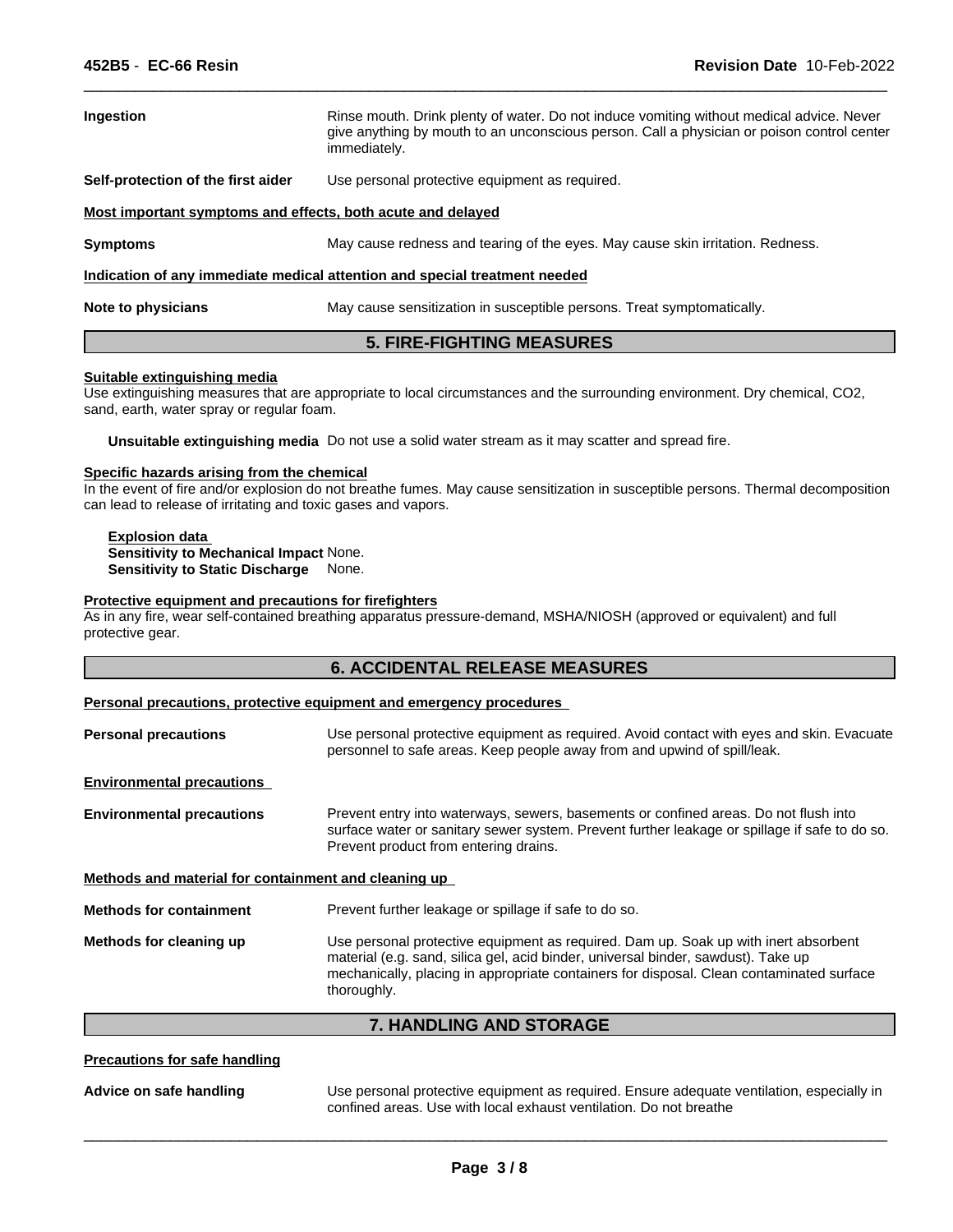|                                                              | dust/fume/gas/mist/vapors/spray.                                                                                                            |
|--------------------------------------------------------------|---------------------------------------------------------------------------------------------------------------------------------------------|
| Conditions for safe storage, including any incompatibilities |                                                                                                                                             |
| <b>Storage Conditions</b>                                    | Keep out of the reach of children. Keep containers tightly closed in a cool, well-ventilated<br>place. Keep in properly labeled containers. |
| Incompatible materials                                       | Strong oxidizing agents. Strong acids. Strong bases.                                                                                        |

 $\overline{\phantom{a}}$  ,  $\overline{\phantom{a}}$  ,  $\overline{\phantom{a}}$  ,  $\overline{\phantom{a}}$  ,  $\overline{\phantom{a}}$  ,  $\overline{\phantom{a}}$  ,  $\overline{\phantom{a}}$  ,  $\overline{\phantom{a}}$  ,  $\overline{\phantom{a}}$  ,  $\overline{\phantom{a}}$  ,  $\overline{\phantom{a}}$  ,  $\overline{\phantom{a}}$  ,  $\overline{\phantom{a}}$  ,  $\overline{\phantom{a}}$  ,  $\overline{\phantom{a}}$  ,  $\overline{\phantom{a}}$ 

# **8. EXPOSURE CONTROLS/PERSONAL PROTECTION**

#### **Control parameters**

#### **Exposure Guidelines** .

| <b>Chemical Name</b>                | <b>ACGIH TLV</b>                   | <b>OSHA PEL</b>                       | <b>NIOSH IDLH</b>                            |
|-------------------------------------|------------------------------------|---------------------------------------|----------------------------------------------|
| Titanium dioxide                    | TWA: $10 \text{ mg/m}^3$           | TWA: 15 $mg/m3$ total dust            | IDLH: $5000 \text{ mg/m}^3$                  |
| 13463-67-7                          |                                    |                                       | TWA: 2.4 mg/m <sup>3</sup> CIB 63 fine       |
|                                     |                                    |                                       | TWA: $0.3 \text{ mg/m}^3$ CIB 63 ultrafine,  |
|                                     |                                    |                                       | including engineered nanoscale               |
| Mica                                | TWA: $3 \text{ mg/m}^3$ respirable | TWA: 20 mppcf <1% Crystalline         | IDLH: 1500 mg/m <sup>3</sup>                 |
| 12001-26-2                          | particulate matter                 | silica                                | TWA: $3 \text{ mg/m}^3$ containing $\lt 1\%$ |
|                                     |                                    |                                       | Quartz respirable dust                       |
| Silica, amorphous, precipitated and |                                    | TWA: 20 mppcf                         |                                              |
| gel                                 |                                    | $(80)/(%$ SiO2) mg/m <sup>3</sup> TWA |                                              |
| 12926-00-8                          |                                    |                                       |                                              |

*NIOSH IDLH Immediately Dangerous to Life or Health*

#### **Appropriate engineering controls**

| <b>Engineering Controls</b> | Showers              |  |
|-----------------------------|----------------------|--|
|                             | Eyewash stations     |  |
|                             | Ventilation systems. |  |

#### **Individual protection measures, such as personal protective equipment**

| <b>Eye/face protection</b>            | Wear safety glasses with side shields (or goggles).                                                                                                                                                                                                                                                                              |
|---------------------------------------|----------------------------------------------------------------------------------------------------------------------------------------------------------------------------------------------------------------------------------------------------------------------------------------------------------------------------------|
| Skin and body protection              | Wear protective gloves and protective clothing.                                                                                                                                                                                                                                                                                  |
| <b>Respiratory protection</b>         | If exposure limits are exceeded or irritation is experienced, NIOSH/MSHA approved<br>respiratory protection should be worn. Positive-pressure supplied air respirators may be<br>required for high airborne contaminant concentrations. Respiratory protection must be<br>provided in accordance with current local regulations. |
| <b>General Hygiene Considerations</b> | When using do not eat, drink or smoke. Wash contaminated clothing before reuse. Regular<br>cleaning of equipment, work area and clothing is recommended.                                                                                                                                                                         |

#### **9. PHYSICAL AND CHEMICAL PROPERTIES**

#### **Information on basic physical and chemical properties**

**Physical state** liquid **Color Appearance**

**Melting point / freezing point** No information available<br> **Boiling point / boiling range**  $\rightarrow$  120 °C / > 248 °F **Boiling point / boiling range Flash point Flash point** 100 °C / 212 °F<br> **Evaporation rate** No information ave **Property Flammability (solid, gas) Flammability Limit in Air pH** No information available

pigmented viscous

No information available<br>No information available **Values** 

**Odor**

**Odor threshold** No information available Slight

**Remarks•Method**

Pensky-Martens Closed Cup (PMCC)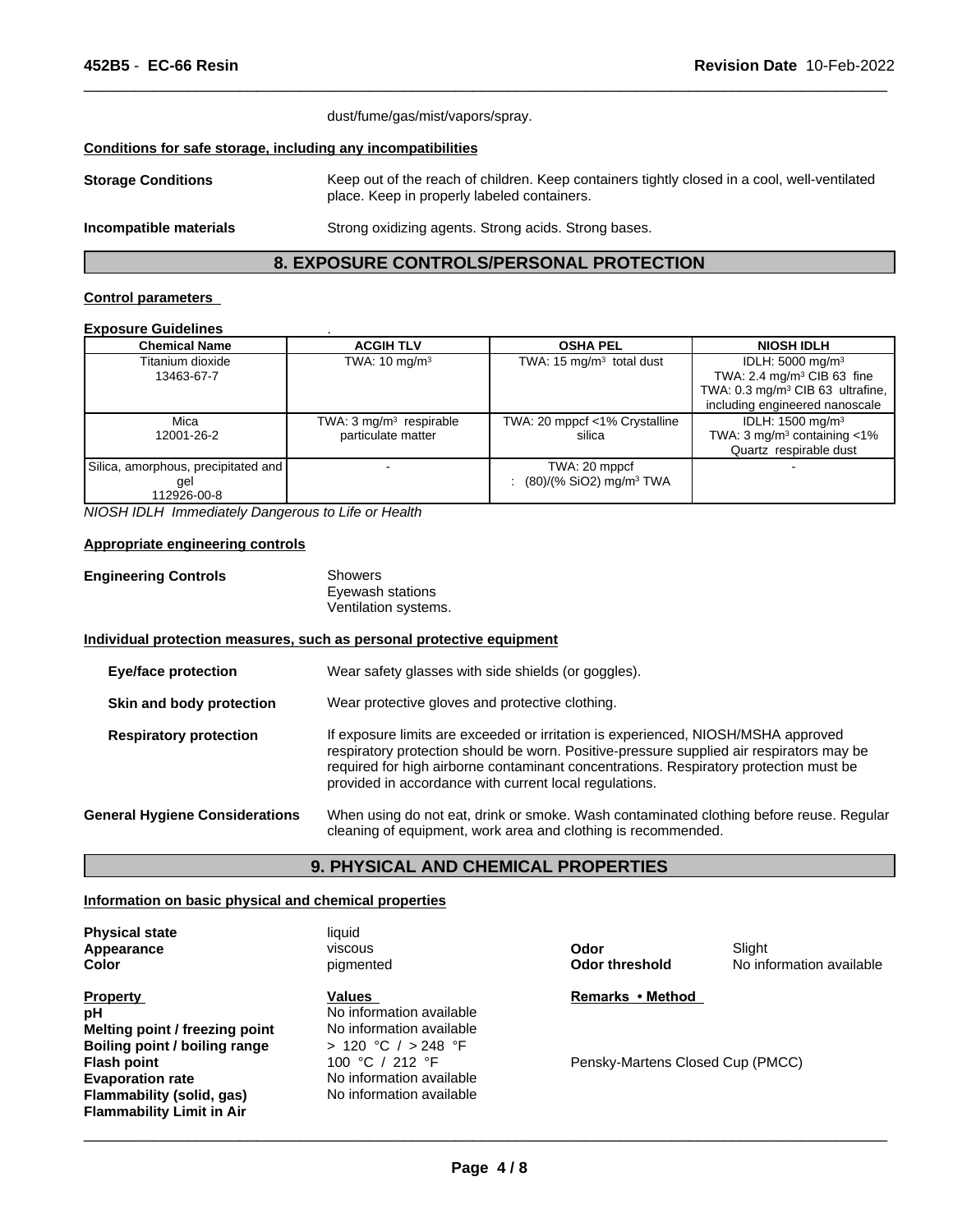| <b>Upper flammability limit:</b><br>Lower flammability limit:<br>Vapor pressure<br>Vapor density<br><b>Relative density</b><br><b>Water solubility</b><br>Solubility in other solvents<br><b>Partition coefficient</b><br><b>Autoignition temperature</b><br><b>Decomposition temperature</b><br><b>Kinematic viscosity</b><br><b>Dynamic viscosity</b><br><b>Explosive properties</b><br><b>Oxidizing properties</b><br><b>Other Information</b> | No information available<br>No information available<br>No information available<br>No information available<br>1.2<br>Insoluble in water<br>No information available<br>No information available<br>No information available<br>No information available<br>No information available<br>No information available<br>Not an explosive<br>Not applicable |
|---------------------------------------------------------------------------------------------------------------------------------------------------------------------------------------------------------------------------------------------------------------------------------------------------------------------------------------------------------------------------------------------------------------------------------------------------|---------------------------------------------------------------------------------------------------------------------------------------------------------------------------------------------------------------------------------------------------------------------------------------------------------------------------------------------------------|
| <b>Softening point</b>                                                                                                                                                                                                                                                                                                                                                                                                                            | No information available                                                                                                                                                                                                                                                                                                                                |
| <b>Molecular weight</b>                                                                                                                                                                                                                                                                                                                                                                                                                           | No information available                                                                                                                                                                                                                                                                                                                                |
| <b>VOC Content (%)</b>                                                                                                                                                                                                                                                                                                                                                                                                                            | < 10 g/L                                                                                                                                                                                                                                                                                                                                                |
| <b>Density</b>                                                                                                                                                                                                                                                                                                                                                                                                                                    | No information available                                                                                                                                                                                                                                                                                                                                |
| <b>Bulk density</b>                                                                                                                                                                                                                                                                                                                                                                                                                               | No information available                                                                                                                                                                                                                                                                                                                                |

# **10. STABILITY AND REACTIVITY**

 $\overline{\phantom{a}}$  ,  $\overline{\phantom{a}}$  ,  $\overline{\phantom{a}}$  ,  $\overline{\phantom{a}}$  ,  $\overline{\phantom{a}}$  ,  $\overline{\phantom{a}}$  ,  $\overline{\phantom{a}}$  ,  $\overline{\phantom{a}}$  ,  $\overline{\phantom{a}}$  ,  $\overline{\phantom{a}}$  ,  $\overline{\phantom{a}}$  ,  $\overline{\phantom{a}}$  ,  $\overline{\phantom{a}}$  ,  $\overline{\phantom{a}}$  ,  $\overline{\phantom{a}}$  ,  $\overline{\phantom{a}}$ 

#### **Reactivity**  No data available

**Chemical stability** Stable under recommended storage conditions. **Possibility of Hazardous Reactions** None under normal processing. **Conditions to avoid** Elevated Temperature. Incompatible materials. **Incompatible materials** Strong oxidizing agents. Strong acids. Strong bases. **Hazardous Decomposition Products** Thermal decomposition can lead to release of irritating and toxic gases and vapors.

# **11. TOXICOLOGICAL INFORMATION**

#### **Information on likely routes of exposure**

#### **Product Information**

| <b>Inhalation</b>   | Based on available data, the classification criteria are not met.                                                |
|---------------------|------------------------------------------------------------------------------------------------------------------|
| Eye contact         | Irritating to eyes.                                                                                              |
| <b>Skin contact</b> | Irritating to skin. Repeated or prolonged skin contact may cause allergic reactions with<br>susceptible persons. |
| Ingestion           | Based on available data, the classification criteria are not met.                                                |

| <b>Chemical Name</b>                                 | Oral LD50             | <b>Dermal LD50</b>    | <b>Inhalation LC50</b> |
|------------------------------------------------------|-----------------------|-----------------------|------------------------|
| Bisphenol A-epichlorohydrin<br>polymer<br>25068-38-6 | $= 11400$ mg/kg (Rat) |                       |                        |
| Titanium dioxide<br>l 13463-67-7                     | > 10000 mg/kg (Rat)   |                       |                        |
| Alkyl (C12-C14) Glycidyl Ether<br>68609-97-2         | $= 17100$ mg/kg (Rat) | > 3987 mg/kg (Rabbit) |                        |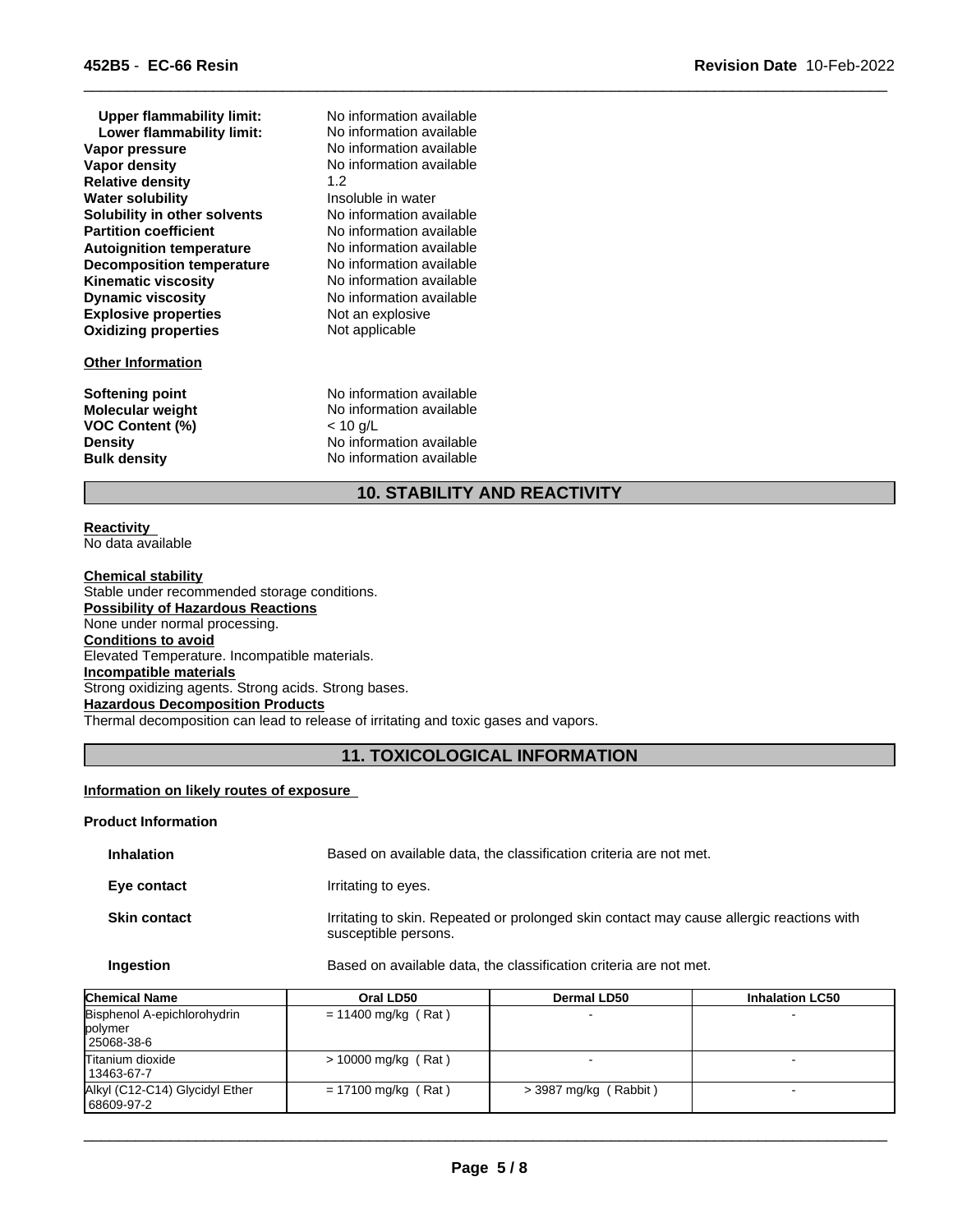#### **Information on toxicological effects**

**Symptoms May cause skin irritation. May cause an allergic skin reaction. May cause redness and** tearing of the eyes.

 $\overline{\phantom{a}}$  ,  $\overline{\phantom{a}}$  ,  $\overline{\phantom{a}}$  ,  $\overline{\phantom{a}}$  ,  $\overline{\phantom{a}}$  ,  $\overline{\phantom{a}}$  ,  $\overline{\phantom{a}}$  ,  $\overline{\phantom{a}}$  ,  $\overline{\phantom{a}}$  ,  $\overline{\phantom{a}}$  ,  $\overline{\phantom{a}}$  ,  $\overline{\phantom{a}}$  ,  $\overline{\phantom{a}}$  ,  $\overline{\phantom{a}}$  ,  $\overline{\phantom{a}}$  ,  $\overline{\phantom{a}}$ 

#### **Delayed and immediate effects as well as chronic effects from short and long-term exposure**

| <b>Sensitization</b><br>Germ cell mutagenicity<br>Carcinogenicity | May cause sensitization by skin contact.<br>Based on available data, the classification criteria are not met.<br>This product contains titanium dioxide which is classified as a possible carcinogen when<br>present as respirable dust. This is not relevant for this product since it is a liquid. The table<br>below indicates whether each agency has listed any ingredient as a carcinogen. |             |            |             |
|-------------------------------------------------------------------|--------------------------------------------------------------------------------------------------------------------------------------------------------------------------------------------------------------------------------------------------------------------------------------------------------------------------------------------------------------------------------------------------|-------------|------------|-------------|
| <b>Chemical Name</b>                                              | <b>ACGIH</b>                                                                                                                                                                                                                                                                                                                                                                                     | <b>IARC</b> | <b>NTP</b> | <b>OSHA</b> |
| Titanium dioxide<br>13463-67-7                                    |                                                                                                                                                                                                                                                                                                                                                                                                  | Group 2B    |            |             |
| Silica, amorphous,<br>precipitated and gel<br>112926-00-8         |                                                                                                                                                                                                                                                                                                                                                                                                  | Group 3     |            |             |
| Group 2B - Possibly Carcinogenic to Humans                        | IARC (International Agency for Research on Cancer)<br>Group 3 - Not Classifiable as to Carcinogenicity in Humans                                                                                                                                                                                                                                                                                 |             |            |             |

*OSHA (Occupational Safety and Health Administration of the US Department of Labor)*

#### *X - Present*

| <b>Reproductive toxicity</b>    | Based on available data, the classification criteria are not met.                         |
|---------------------------------|-------------------------------------------------------------------------------------------|
| <b>STOT - single exposure</b>   | Based on available data, the classification criteria are not met.                         |
| <b>STOT - repeated exposure</b> | Based on available data, the classification criteria are not met.                         |
| <b>Chronic toxicity</b>         | Repeated contact may cause allergic reactions in very susceptible persons. Avoid repeated |
|                                 | exposure.                                                                                 |
| <b>Target Organ Effects</b>     | Eyes, Skin, Central nervous system, Respiratory system, lungs.                            |
| <b>Aspiration hazard</b>        | Based on available data, the classification criteria are not met.                         |
|                                 |                                                                                           |

#### **Numerical measures of toxicity - Product Information**

#### **The following values are calculated based on chapter 3.1 of the GHS document** . **ATEmix (oral)** 11,798.00 mg/kg

# **12. ECOLOGICAL INFORMATION**

#### **Ecotoxicity**

Toxic to aquatic life with long lasting effects

20 % of the mixture consists of components(s) of unknown hazards to the aquatic environment

### **Persistence and degradability**

No information available.

#### **Bioaccumulation**

No information available.

#### **Other adverse effects**

No information available

#### **13. DISPOSAL CONSIDERATIONS**

| Waste treatment methods       | Disposal should be in accordance with applicable regional, national and local laws and |
|-------------------------------|----------------------------------------------------------------------------------------|
| <b>Disposal of wastes</b>     | regulations.                                                                           |
| <b>Contaminated packaging</b> | Do not reuse container.                                                                |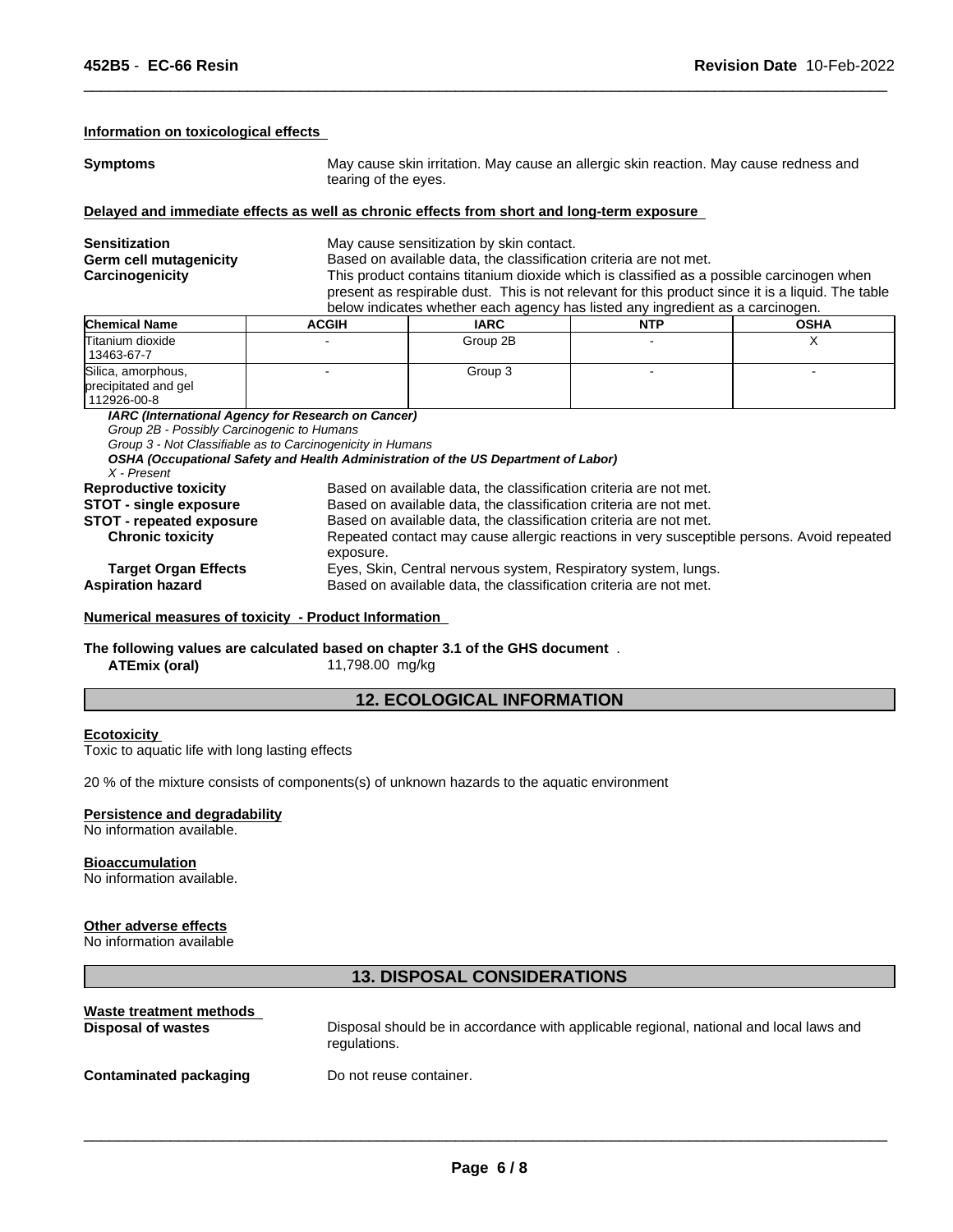|                                                                                                                                                                      | <b>14. TRANSPORT INFORMATION</b>                                                                                                                                                                                         |
|----------------------------------------------------------------------------------------------------------------------------------------------------------------------|--------------------------------------------------------------------------------------------------------------------------------------------------------------------------------------------------------------------------|
| <b>DOT</b>                                                                                                                                                           | Not regulated                                                                                                                                                                                                            |
| TDG                                                                                                                                                                  | Not regulated                                                                                                                                                                                                            |
| <b>IATA</b><br>UN/ID no<br>Proper shipping name<br><b>Hazard Class</b><br><b>Packing Group</b><br><b>ERG Code</b><br><b>Special Provisions</b><br><b>Description</b> | <b>UN3082</b><br>Environmentally hazardous substance, liquid, n.o.s.<br>9<br>Ш<br>9L<br>A97, A158, A197<br>UN3082, Environmentally hazardous substance, liquid, n.o.s. (Bisphenol A-epichlorohydrin<br>polymer), 9, III  |
| <b>IMDG</b><br>UN/ID no<br>Proper shipping name<br><b>Hazard Class</b><br><b>Packing Group</b><br>EmS-No<br><b>Special Provisions</b><br><b>Description</b>          | <b>UN3082</b><br>Environmentally hazardous substance, liquid, n.o.s.<br>9<br>Ш<br>$F-A, S-F$<br>274, 335<br>UN3082, Environmentally hazardous substance, liquid, n.o.s. (Bisphenol A-epichlorohydrin<br>polymer), 9, III |

 $\overline{\phantom{a}}$  ,  $\overline{\phantom{a}}$  ,  $\overline{\phantom{a}}$  ,  $\overline{\phantom{a}}$  ,  $\overline{\phantom{a}}$  ,  $\overline{\phantom{a}}$  ,  $\overline{\phantom{a}}$  ,  $\overline{\phantom{a}}$  ,  $\overline{\phantom{a}}$  ,  $\overline{\phantom{a}}$  ,  $\overline{\phantom{a}}$  ,  $\overline{\phantom{a}}$  ,  $\overline{\phantom{a}}$  ,  $\overline{\phantom{a}}$  ,  $\overline{\phantom{a}}$  ,  $\overline{\phantom{a}}$ 

# **15. REGULATORY INFORMATION**

| International Inventories |          |  |
|---------------------------|----------|--|
| <b>TSCA</b>               | Complies |  |
| <b>DSL/NDSL</b>           | Complies |  |
| <b>EINECS/ELINCS</b>      | Complies |  |
| <b>IECSC</b>              | Complies |  |
| <b>KECL</b>               | Complies |  |
| <b>PICCS</b>              | Complies |  |
| <b>AICS</b>               | Complies |  |

**Legend:** 

**TSCA** - United States Toxic Substances Control Act Section 8(b) Inventory **DSL/NDSL** - Canadian Domestic Substances List/Non-Domestic Substances List **EINECS/ELINCS** - European Inventory of Existing Chemical Substances/European List of Notified Chemical Substances **ENCS** - Japan Existing and New Chemical Substances **IECSC** - China Inventory of Existing Chemical Substances **KECL** - Korean Existing and Evaluated Chemical Substances **PICCS** - Philippines Inventory of Chemicals and Chemical Substances

**AICS** - Australian Inventory of Chemical Substances

### **US Federal Regulations**

#### **SARA 313**

Section 313 of Title III of the Superfund Amendments and Reauthorization Act of 1986 (SARA). This product does not contain any chemicals which are subject to the reporting requirements of the Act and Title 40 of the Code of Federal Regulations, Part 372

| SARA 311/312 Hazard Categories    |     |  |
|-----------------------------------|-----|--|
| Acute health hazard               | Yes |  |
| <b>Chronic Health Hazard</b>      | Yes |  |
| Fire hazard                       | No  |  |
| Sudden release of pressure hazard | No  |  |
| <b>Reactive Hazard</b>            | N٥  |  |
|                                   |     |  |

#### **CWA (Clean Water Act)**